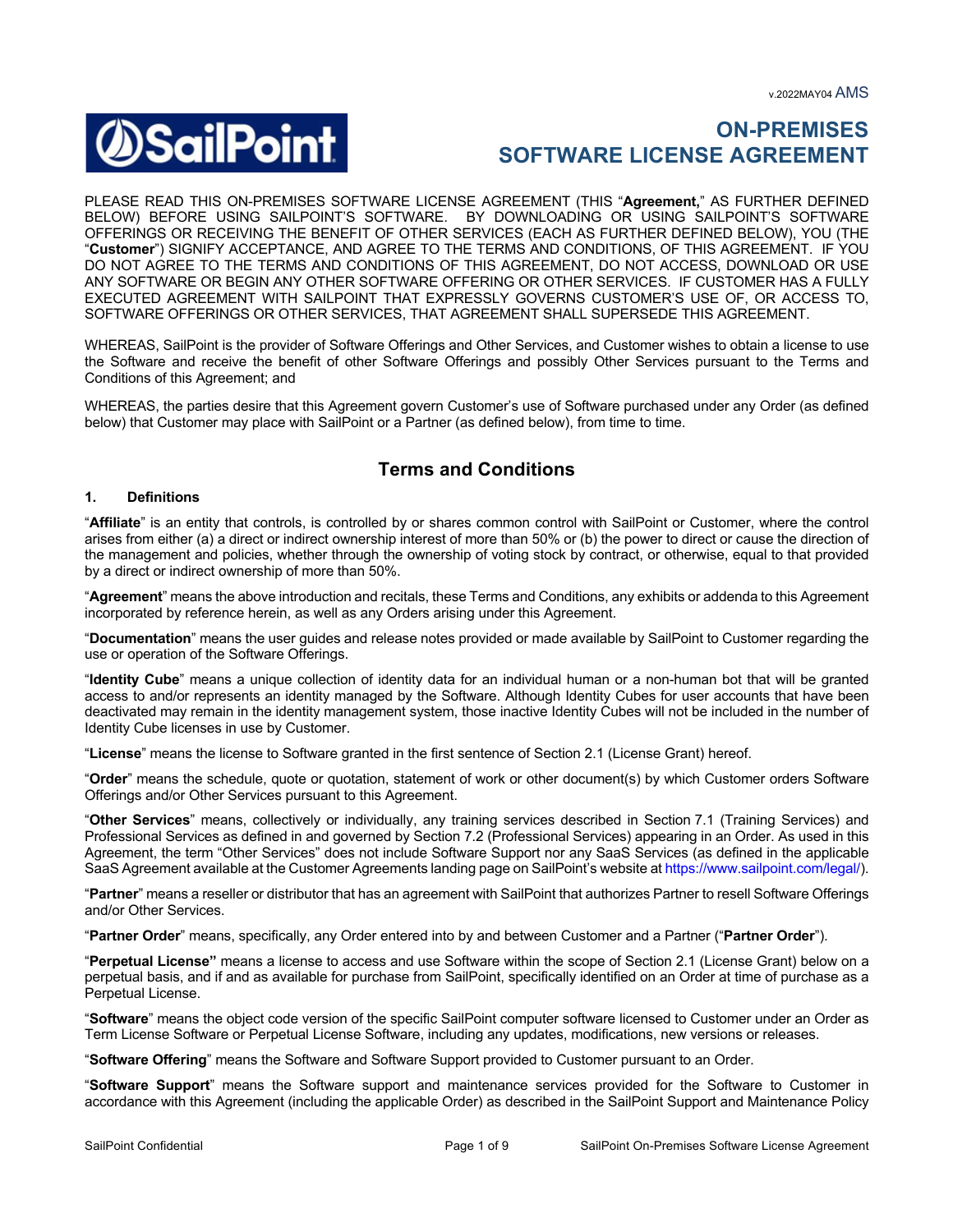found at the Customer Agreements landing page under Associated Documentation on SailPoint's website at https://www.sailpoint.com/legal/.

"**Term License**" means a license to install and use Software within the scope of Section 2.1 (License Grant) below on a subscription basis for finite period of time typically measured in multiple annual increments and stated on an Order at time of purchase as the applicable Term.

"**Term**" means the period(s) specified in an Order during which Customer will have a License (and/or access to Software Support or Other Services), as the same may be renewed or extended in accordance with the Order and Section 10.1 (Agreement & Term Renewal) hereof.

### **2. Grants.**

- **2.1. License Grant.** During the Term of any Software License purchased by Customer and subject to these Terms and Conditions, SailPoint grants Customer a limited, non-exclusive, non-transferable (except as otherwise set forth herein), non-sublicensable license to (a) install, execute, copy, display or otherwise use the Software solely for Customer's internal business purposes and in accordance with the Documentation and solely for the number of Identity Cubes specified on one or more Orders and (b) use the Documentation solely with and for the Software. Customer may make a reasonable number of copies of the Software in machine-readable form solely for archive or backup purposes in accordance with Customer's standard archive or backup policies and procedures. Customer's use of the Software to manage greater than the number of Identity Cubes included in a purchased License is prohibited and any such use will be subject to additional License fees.
- **2.2. Third Party Use.** The Software may only be used by employees of Customer or contractor/agents of Customer who are acting on behalf of Customer by providing implementing, consulting or outsourcing services and are under a written agreement with Customer that will protect the Software similarly to the protections and restrictions stated under this Agreement.

#### **3. Title and Restrictions**

- **3.1. Title and Copyright.** This Agreement confers no ownership rights to Customer and is not a sale of any rights in the Software, the Documentation, or the media on which either is recorded or printed. Customer does not acquire any rights, express or implied, in the Software or the Documentation, other than those rights as a licensee specified in this Agreement. All Software and Documentation furnished by SailPoint, and all copies thereof made by Customer and all compilations, derivative products, programmatic extensions, patches, revisions, and updates made by either party, and any, patent rights, copyrights, trade secrets, trademarks, trade names, service marks, designs or design marks or proprietary inventions, designs and information included within any of the items described above are and shall remain the property of SailPoint or SailPoint's licensors, as applicable. Customer agrees not to claim or assert title to or ownership of the Software or the Documentation. Customer will not remove or alter any copyright or proprietary notice from copies of the Software or the Documentation, and copies made by or for Customer shall bear all copyright, trade secret, trademark and any other intellectual property right notices appearing on the original copies.
- **3.2. Restrictions.** Customer will not, nor allow any third party to, reverse engineer, decompile or attempt to discover any source code or underlying ideas or algorithms of any Software. Except as mutually agreed to in writing as an exception under this Agreement, Customer will not, nor allow any third party to modify, lease, lend, use for timesharing or service bureau purposes or otherwise use or allow others to use Software for the benefit of any third party. Customer agrees to promptly report to SailPoint any violations of these provisions by Customer's employees, consultants or agents of which Customer is aware.

#### **4. Orders and Delivery**

- **4.1. Orders.** Customer may purchase a license to a Software Offering and/or Other Services by either (a) entering into an Order with SailPoint directly or (b) entering into an Order with a Partner that is subsequently acknowledged by SailPoint to Customer in writing (including by SailPoint sends sending a delivery notice to Customer via email). Customer may order additional Software Offerings and/or Other Services by executing a follow-on Order as contemplated in this Section 4.1. All Software Offerings and/or Other Services ordered by Customer through either SailPoint or a Partner shall be governed exclusively by this Agreement and, subject to Section 13.6 (Assignment), the applicable Order.
- **4.1.1. Orders with SailPoint**. A purchase order issued by Customer shall be in writing and identify the Software being ordered, the shipping and invoicing locations, and shall be subject to acceptance by SailPoint. In the event Customer does not issue a purchase order, a new Order shall be executed by Customer and SailPoint to evidence the Order.
- **4.1.2. Partner Orders**. All Partner Orders will be subject to pricing mutually agreed to between Customer and Partner.
- **4.2. Delivery.** SailPoint shall fulfill Orders by delivering Software and Documentation via access to electronic download, subject to the receipt by SailPoint of all required documentation. Customer's Order shall be considered delivered on the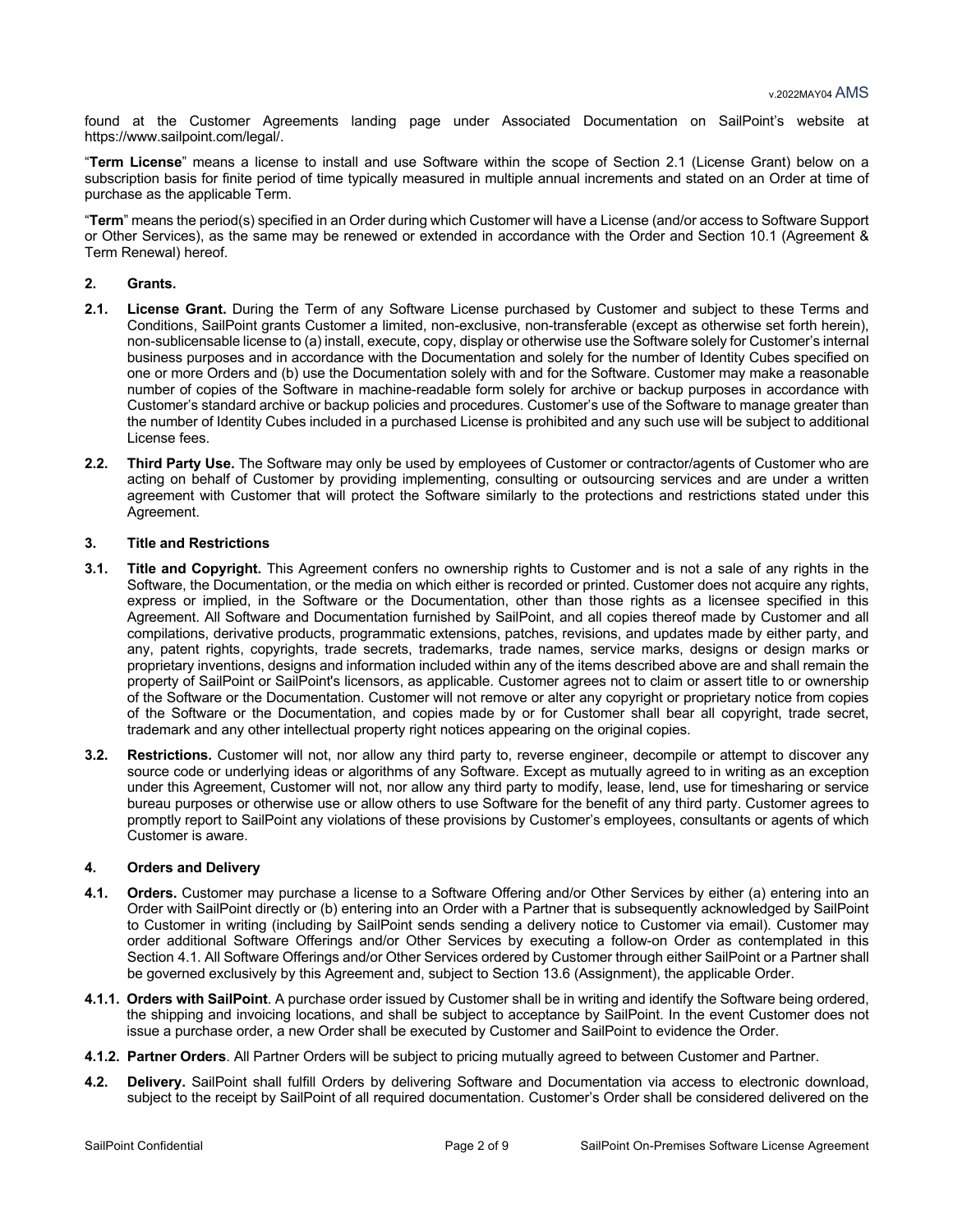date that SailPoint emails Customer instructions for downloading the Software and Documentation. Thereafter, Customer shall be responsible for and bear all expenses (including without limitation, taxes) related to making the permitted number of copies of the Software and distributing the copies as permitted in this Agreement. Customer will be the importer of record for the Software.

#### **5. Price and Payment**

**5.1. Price.** The fees and payment schedule for the Software Offering and Other Services are as set forth in an Order. The fees required to be paid hereunder do not include any amount for taxes, duties or import/export fees. If withheld by a government entity, Customer shall reimburse SailPoint and hold SailPoint harmless for all sales, use, VAT, excise, property, or other taxes or levies, duties or import/export fees which SailPoint is required to collect or remit to applicable tax authorities (including any interest or penalties thereon). Unless Customer provides SailPoint a valid exemption certification from the applicable taxing authority, Customer shall pay to SailPoint or its agents the amount of the tax.

#### **5.2. Payment.**

- **5.2.1. Direct Purchases from SailPoint**. Unless otherwise provided in the Order, SailPoint shall invoice Customer for all fees described therein on or promptly following the Order effective date. For any Software Offering or Other Services ordered by Customer directly through SailPoint, Customer shall pay all invoices within thirty (30) days from date of invoice. Except as expressly provided otherwise herein, fees are non-refundable, non-cancellable and not subject to set-off. If any fees remain unpaid by their due date, in addition to any other rights or remedies it may have under this Agreement or by matter of law, (i) SailPoint reserves the right to suspend any Software Offering and/or Other Services upon thirty (30) days written notice to Customer until the amounts are paid in full and (ii) the unpaid fees may accrue interest at the rate of the lesser of one and one-half percent (1.5%) of the outstanding balance per month or the maximum rate permitted by law from the date the fees were due until the date paid. Further, Customer shall be responsible for all costs and expenses associated with SailPoint's collection of the fees, including, without limitation, reasonable attorneys' fees that SailPoint may incur in connection with the collection efforts. Suspension or termination pursuant to this section shall not release Customer of its payment obligations under this Agreement or extend the term of the applicable Order. All fees are in U.S currency. Customer's obligations to pay fees incurred prior to the expiration of termination of this Agreement shall survive the expiration or termination of this Agreement
- **5.2.2. Purchases Through a Partner**. For any Software Offering and/or Other Services ordered by Customer through a Partner, the pricing and payment terms will be established through a Partner Order and all payments will be made directly to Partner. If a Partner is entitled to terminate or suspend any Software Offering and/or Other Services ordered by Customer pursuant to a Partner Order and Partner notifies SailPoint of the event, SailPoint may suspend or terminate the Software Offering or Other Services identified by the Partner. Subsequently, if Partner notifies SailPoint that Customer is entitled to reinstatement of the Software Offering or Other Services ordered by Customer pursuant to the Partner Order, and Customer is otherwise in compliance with the terms of this Agreement, SailPoint shall reinstate the Software Offering or Other Services as soon as reasonably practicable. SailPoint shall not be liable to Customer or to any third party for any liabilities, claims, or expenses arising from or relating to any suspension or termination of any Software Offering or Other Services in accordance with this Section 5.2.2.

#### **6. Software Support.**

Subject to Customer's payment of all applicable fees, SailPoint shall provide Software Support to Customer in accordance with the terms and conditions of this Agreement during the Term of any Order that includes an entitlement to Software Support. SailPoint provides Software Support and associated Documentation in the English language.

### **7. Other Services.**

- **7.1. Training Services.** SailPoint will provide training services on a per-quote basis as requested by Customer. Customer shall approve SailPoint's quote prior to the commencement of any training services. If Customer purchases Professional Services other than as part of a subscription plan, SailPoint will invoice Customer monthly in arrears as SailPoint provides training services based on an approved quote. Unless otherwise stated in the Order, the training services shall exclude travel and living expenses.
- **7.2. Professional Services.** Customer may purchase professional services ("**Professional Services**") from SailPoint on a time and materials basis. The following terms and conditions shall apply to professional services performed for Customer by or on behalf of SailPoint:
	- a. **Scope of Professional Services**. Professional Services will be documented in a Statement of Work (**"SOW"**). The Software provided under this Agreement is not custom software but is standard commercial software and the scope of Professional Services provided hereunder shall consist solely of (i) program planning, (ii) Software deployment assistance, (iii) interface adapter efforts, and/or (iv) formal or non-formal software training. Professional Services provided to Customer by SailPoint shall not constitute works for hire.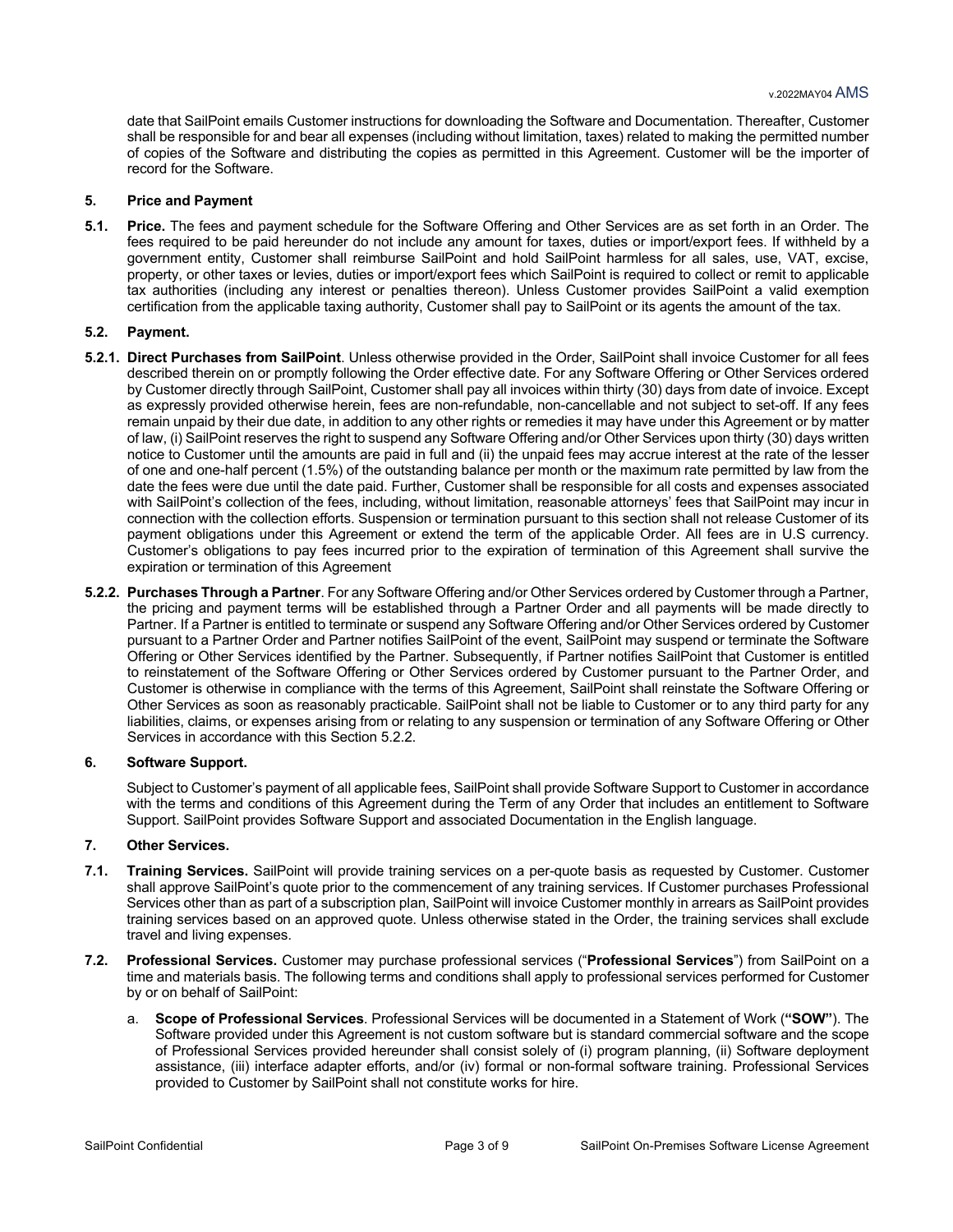- b. **Term of Professional Services**. Professional Services will begin and terminate on the dates or times described in a mutually executed SOW, unless earlier terminated in accordance with this Agreement.
- c. **Fees and Expenses**. Fees for Professional Services are described in a SOW or an Order. SailPoint may issue invoices on a monthly basis for Professional Services actually performed or in accordance with a payment schedule documented in a SOW or Order. SailPoint shall invoice Customer, and Customer shall pay, all actual and reasonable expenses for travel, food and lodging which are directly related to the performance of Professional Services.
- d. **Termination or delay of Professional Services**. Customer may terminate Professional Services by giving ten (10) days prior written notice to SailPoint; termination shall be effective ten (10) days after SailPoint's receipt of the notice. If Customer delays the scheduled start of contracted Professional Services, Customer shall reimburse SailPoint for any actual non-refundable costs incurred (including for expenses and contractors) due to the delay. If Customer terminates Professional Services before the agreed end of a Professional Services engagement as set forth in a mutually executed SOW, Customer shall pay SailPoint for any Professional Services completed but not yet paid for prior to the termination date, as well as reasonable and actual costs (including for expenses and contractors) incurred by SailPoint through the effective date of the termination.
- e. **SailPoint Proprietary Information**. All SailPoint Proprietary Information and all right, title and interest, including, without limitation, all patents, copyrights, and trade secret rights anywhere in the world, and all other intellectual property and rights in connection therewith shall be the sole property of and remain with SailPoint or its licensors, as applicable. SailPoint Proprietary Information includes, but is not limited to, Software and related documentation and any modifications thereto developed in whole or in part by Professional Services. Except for the license use rights otherwise expressly provided in this Agreement, no right, title or interest in SailPoint Software is granted hereunder.
- f. **Independent Contractors**. SailPoint is an independent contractor and is solely responsible for all taxes, withholdings, and other similar statutory obligations, including but not limited to, Worker's Compensation Insurance. Nothing herein shall form or be construed to form a joint venture or partnership.
- g. **Performance Standards**. SailPoint's performance of Professional Services under this Agreement will be conducted with standards of practice common in the industry for similar services. While performing Professional Services at Customer's site, SailPoint will comply with all applicable Customer network and safety rules, guidelines and policies that do not conflict with the terms of this Agreement and any attachments hereto
- h. **Consent to Subcontract**. Customer hereby consents for SailPoint to subcontract Professional Services to persons or companies qualified and certified by SailPoint to provide Other Services on SailPoint's behalf.

#### **8. Software Warranty and Conditions.**

- **8.1. Product Warranty.** SailPoint warrants that the Software will materially conform to the accompanying Documentation for a period of ninety (90) days from the date of initial delivery. If during the warranty period the Software does not materially conform to the Documentation, then Customer's exclusive remedy under this provision will be to have SailPoint, at SailPoint's sole expense and option, either repair, replace, or refund (on a pro rata basis) the amount paid by Customer for the nonconforming Software as follows. If SailPoint elects to provide a refund as the remedy for nonconforming Software for which Customer has paid Term License fees for the current annual period, then SailPoint shall refund to Customer an amount equal to the license fees paid by Customer for the remainder of the current annual period of the Term License, pro-rated from the date SailPoint received Customer's written notice detailing the nonconforming Software ("**Notification Date**"). If SailPoint elects to provide a refund as the remedy for nonconforming Software for which Customer has paid the applicable Perpetual License fee, then SailPoint shall refund to Customer (i) for the Perpetual License, an amount equal to a pro-rated portion of the Perpetual License fee calculated from the Notification Date using five-year straight line depreciation from the date of the applicable Perpetual License purchase and (ii) an amount equal to the fees paid by Customer for the remainder of the current paid-up period of Software Support for the nonconforming Software, pro-rated from the Notification Date. If SailPoint refunds the applicable fees in accordance with the foregoing, Customer's license to use the nonconforming Software shall be revoked and Customer shall comply with the obligations set forth in Section 10.3 (Effect of Termination) below. This warranty shall not apply if: (a) the Software is not used in accordance with SailPoint's Documentation and instructions; (b) the Software nonconformance has been caused by any of Customer's malfunctioning equipment or Customer-provided software; or (c) Customer has made modifications to the Software not expressly authorized in writing by SailPoint.
- **8.2. Warranty Disclaimer. THIS WARRANTY IS IN LIEU OF ALL OTHER WARRANTIES AND IS THE ONLY WARRANTY GRANTED BY SAILPOINT WITH RESPECT TO THE SOFTWARE OFFERING, DOCUMENTATION OR OTHER SERVICES. REGARDING THIS AGREEMENT OR ANY SOFTWARE LICENSED HEREUNDER, THERE ARE NO OTHER EXPRESS OR IMPLIED WARRANTIES OR CONDITIONS, ORAL OR WRITTEN, INCLUDING BUT NOT LIMITED TO THOSE OF MERCHANTABILITY OR FITNESS FOR A PARTICULAR PURPOSE OR SATISFACTORY QUALITY. SAILPOINT DOES NOT WARRANT UNINTERRUPTED OR ERROR-FREE OPERATION OF THE SOFTWARE OR THAT ALL SOFTWARE DEFECTS CAN BE CORRECTED.**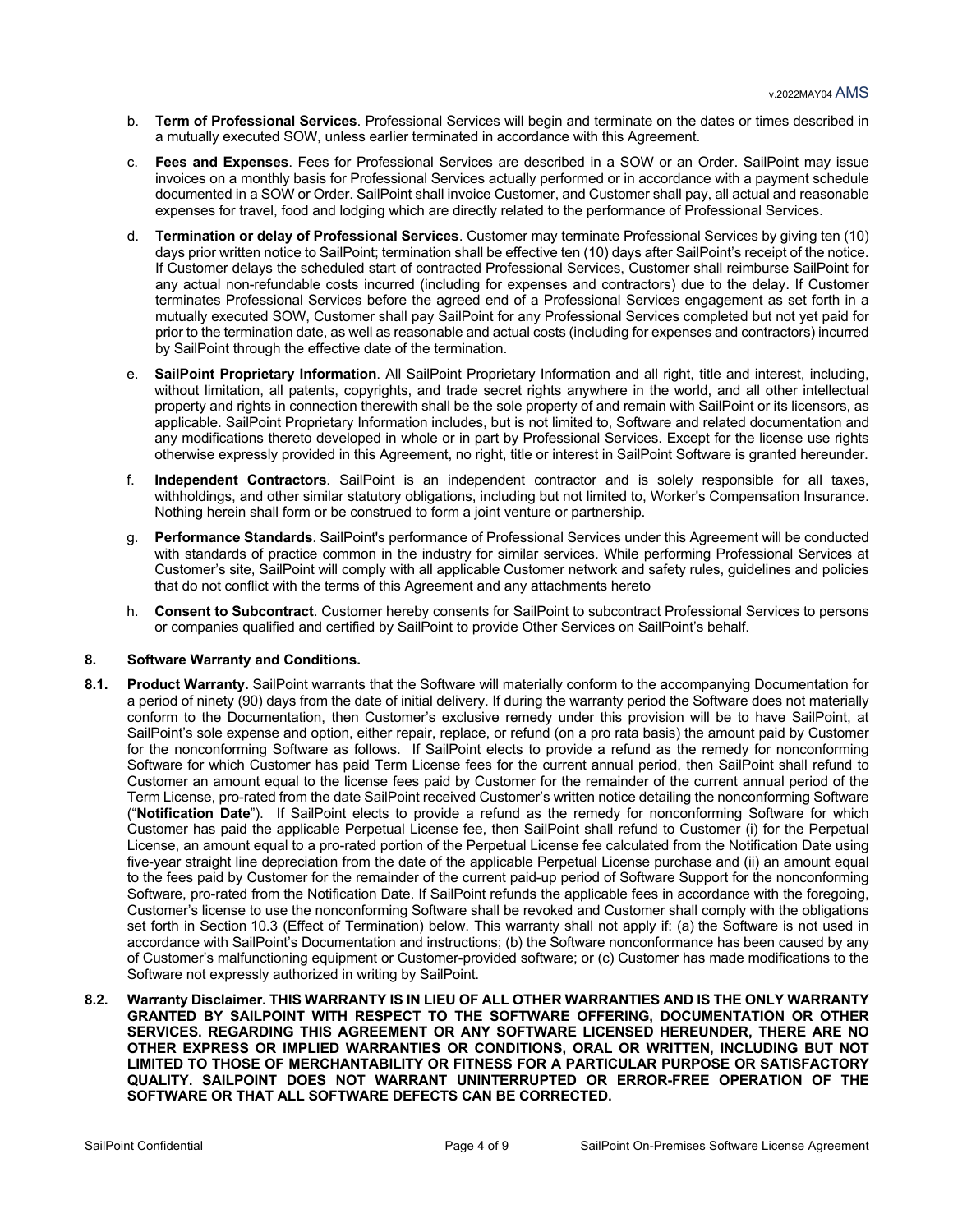# **9. Confidentiality**.

**9.1. Treatment of Confidential Information.** Each party acknowledges that while this Agreement remains in effect, it may be entrusted with information from the other and agrees that it shall use commercially reasonable efforts to protect the confidentiality thereof. As used in this Agreement, "**Confidential Information**" means all proprietary, non-public information disclosed by a party (the "**Disclosing Party**") to the other party (the "**Receiving Party**"), directly or indirectly, which, (a) if in written, graphic, machine-readable or other tangible form, is marked as "confidential" or "proprietary," (b) if disclosed orally or by demonstration, is identified at the time of initial disclosure as confidential and is confirmed in writing to the Receiving Party to be "confidential" or "proprietary" within thirty (30) days of the disclosure, or (c) reasonably appears to be confidential or proprietary because of the circumstances of disclosure and the nature of the information itself, terms of this Agreement, each Order, Other Services and Documentation, business and marketing plans, technology and technical information, product designs, and business processes of either party.

# **9.2.** "**Confidential Information**" does not include information that:

- is known publicly at the time of the disclosure by the Disclosing Party or becomes known publicly after disclosure through no fault of the Receiving Party;
- ii. is known to the Receiving Party at the time of disclosure by the Disclosing Party due to previous receipt from a source that was not bound by confidentiality obligations to the Disclosing Party at that time; or
- iii. is independently developed by the Receiving Party without use of or reference to the Confidential Information as demonstrated by the written records of the Receiving Party.
- **9.3.** The Receiving Party shall not (a) use the Confidential Information of the Disclosing Party except to exercise its rights and perform its obligations under this Agreement or (b) disclose the Confidential Information to any third party, except those of its employees, service providers, agents, and representatives who are subject to confidentiality obligations at least as stringent as the obligations set forth herein and have a "need to know" in order to carry out the purpose of this Agreement. The Receiving Party shall use at least the same degree of care it uses to protect its own confidential information of like nature, but not less than a reasonable degree of care, to protect the Confidential Information of the Disclosing Party.
- **9.4.** The Receiving Party may disclose Confidential Information of the Disclosing Party to the extent the disclosure is required by law or order of a court or other governmental authority; provided that the Receiving Party shall use commercially reasonable efforts to promptly notify the Disclosing Party prior to the disclosure to enable the Disclosing Party to seek a protective order or otherwise prevent or restrict the disclosure.
- **9.5. Remedies.** The parties agree that monetary damages may be insufficient to fully compensate either party for its losses in the event the other party violates the confidentiality provisions of this Agreement. Upon any actual or threatened violation by the Receiving Party, the Disclosing Party may be entitled to seek preliminary and other injunctive relief against the violation, in addition to any other rights or remedies that the Disclosing Party may have at law or in equity.

#### **10. Term and Termination**.

- **10.1. Agreement & Term Renewal.** This Agreement shall be in effect during the Term of any Order governed by this Agreement and shall continue in effect for so long as there is an Order arising under this Agreement with a current Term unless the Agreement or all Orders are terminated as set forth herein. At the end of an Order's Term, Customer may renew the Term by executing a follow-on Order referencing this Agreement with fees to be agreed between: (i) SailPoint and Customer for Software Offering(s) or Other Services purchased by Customer directly through SailPoint; or (ii) Partner and Customer for Software Offering(s) or Other Services purchased by Customer through a Partner.
- **10.2. Termination.** This Agreement and any Order(s) executed hereunder may be terminated (i) by mutual agreement of SailPoint and Customer, (ii) by either party if the other party commits a material breach of this Agreement and fails to cure the breach within thirty (30) days following receipt of breach notice, or (iii) by either party if the other party becomes insolvent or is adjudged as bankrupt; makes an assignment for the benefit of creditors; has a receiver appointed; or files a petition of bankruptcy.
- **10.3. Effect of Termination.** Upon termination of this Agreement or expiration or termination of an Order, all rights granted to Customer for the License(s) purchased under the Order shall cease and Customer shall immediately: (i) cease using the applicable Software and Documentation, (ii) uninstall and delete all copies of the Software together with all Documentation and other materials associated with the Software from all systems operated by or on behalf of Customer, (iii) cease using the Software Support associated with the applicable License(s), and (iv) give SailPoint a written certification that Customer has complied with all of the foregoing obligations. If this Agreement is terminated by Customer for an uncured material breach by SailPoint pursuant to Section 10.2 (Termination), Customer has a paid up Term License for Software, and as of the effective date of the termination there is time remaining in the current paid-up annual period of the Customer's current Term and/or for separately purchased upgraded Software Support, then SailPoint will refund to Customer a portion of the prepaid fees on a pro-rata basis calculated from the effective date of termination to the end of the paid up annual period. In the event Customer purchased a Perpetual License, SailPoint will refund to Customer an amount equal to the pro rata portion of the applicable Perpetual License fees calculated from the effective date of the termination using a five-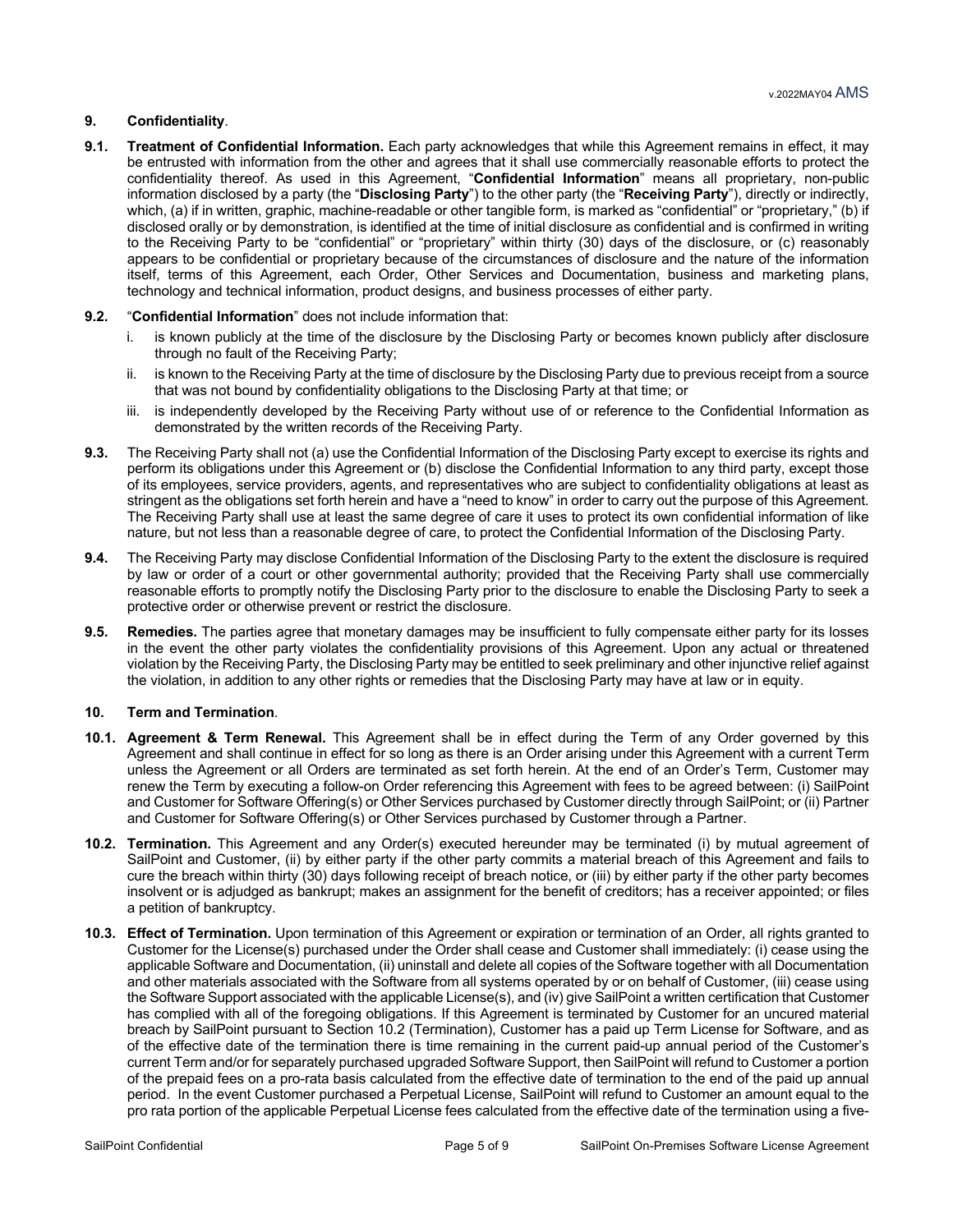year straight-line depreciation from the date of the Customer's original purchase of the Perpetual License. Expiration or termination of this Agreement for any reason other than termination by Customer for an uncured material breach by SailPoint pursuant to Section 10.2 (Termination) shall not relieve Customer of the obligation to pay all future amounts due under all current Orders.

**10.4. Survival**. Upon termination of this Agreement, all of the parties' respective rights and obligations hereunder shall cease, except that the sections of the Agreement entitled: "Title and Restrictions", "Payment", "Warranty Disclaimer", Intellectual Property Indemnification", "Limitation of Liability", "Confidentiality", "Effect of Termination", and "General" shall survive the termination.

## **11. Intellectual Property Indemnification**.

- **11.1. Indemnification.** Subject to Section 11.2 (Indemnity Process) below, SailPoint will defend Customer from all claims, demands, suits, or proceedings brought against Customer by a third party alleging that the Software, as provided by SailPoint to Customer under this Agreement, infringes any patent, copyright, or trademark or misappropriates any trade secret of that third party (each, an "**Infringement Claim**"). SailPoint will indemnify Customer for all damages and costs (including reasonable attorneys' fees) finally awarded by a court of competent jurisdiction, authorized arbitral panel, or paid to a third party in accordance with a written settlement agreement signed by SailPoint, in connection with an Infringement Claim. In the event an Infringement Claim is brought, or in SailPoint's reasonable opinion is likely to be brought, SailPoint may, at its option: (a) procure the right to permit Customer to continue use of the Software, (b) replace or modify the Software with a non-infringing alternative having substantially equivalent performance within a reasonable period of time, or (c) if SailPoint determines that neither of the foregoing options are reasonably practicable, terminate the License and, if Customer is timely on payments for a Term License to the Software, refund any prepaid fees for the infringing Software paid by Customer to SailPoint for the period of time from the date the infringing Software was returned through the end of the paid up portion of the current Term (or if Customer has paid for a Perpetual License to the Software, the pro-rata refund shall be based on a five-year straight line depreciation from date of original purchase of the Perpetual License to the affected Software through the date of return). Notwithstanding the foregoing, SailPoint shall have no liability for any Infringement Claim of any kind to the extent that it relates to Software or portions or components thereof (i) not supplied by SailPoint, (ii) made in whole or in part in accordance to Customer specifications, (iii) modified by a party other than SailPoint after delivery to Customer, (iv) used in combination with any other product, process, materials, service, or device, if the infringement would have been avoided by the use of the Software without the other product, process, materials, service, or device, or (v) where Customer continues use of the infringing Software following SailPoint's supplying a modified, amended or replacement version of the Software, or (vi) use of the Software other than in accordance with the Documentation and this Agreement. Customer will reimburse SailPoint for any reasonable out of pocket expenses incurred by SailPoint if the cause of the infringement is attributable to Customer's actions as stated in this paragraph. THE INDEMNIFICATION OBLIGATIONS SET FORTH IN THIS SECTION 11.1 ARE CUSTOMER'S EXCLUSIVE REMEDY AND SAILPOINT'S SOLE LIABILITY WITH RESPECT TO SAILPOINT'S INFRINGEMENT OR MISAPPROPRIATION OF THIRD-PARTY INTELLECTUAL PROPERTY RIGHTS OF ANY KIND.
- **11.2. Indemnity Process.** With respect to claims for indemnification pursuant to Section 11.1 (Indemnification) above, Customer must (a) promptly notify SailPoint of the claim (provided that any failure to provide prompt written notice will only relieve the SailPoint of its obligations to the extent its ability to defend the claim is materially prejudiced by the failure), (b) give SailPoint sole control of the defense and settlement of the claim (provided that SailPoint shall not consent to entry of any judgment or admission of any liability of Customer without the prior written approval of Customer), and (c) provide reasonable assistance, cooperation, and required information with respect to the defense and settlement of the claim, at SailPoint's expense. At its own expense, Customer may retain separate counsel to advise it regarding the defense or settlement of the claim.

#### **12. Limitation of Liability**.

- **12.1. Liability Limit.** TO THE MAXIMUM EXTENT PERMITTED BY APPLICABLE LAW, IN NO EVENT SHALL EACH PARTY'S AGGREGATE LIABILITY ARISING OUT OF OR RELATING TO THE SOFTWARE, LICENSE OR THE SOFTWARE SUPPORT PROVIDED PURSUANT TO THIS AGREEMENT EXCEED THE LICENSE FEES PAID AND/OR PAYABLE BY CUSTOMER TO SAILPOINT UNDER THE ORDER GIVING RISE TO THE CLAIM FOR THE 12 MONTHS PRECEDING THE EVENT GIVING RISE TO THE CLAIM. FOR OTHER SERVICES, IN NO EVENT SHALL EACH PARTY'S AGGREGATE LIABILITY EXCEED THE AMOUNT OF FEES PAID AND/OR PAYABLE FOR THE OTHER SERVICES BY CUSTOMER TO SAILPOINT UNDER THE ORDER GIVING RISE TO THE CLAIM FOR THE 12 MONTHS PRECEDING THE EVENT GIVING RISE TO THE CLAIM. NOTWITHSTANDING THE LIMITATIONS SET FORTH IN THIS SECTION 12.1, NEITHER PARTY EXCLUDES OR LIMITS ITS LIABILITY FOR:
	- a. EITHER PARTY'S INDEMNIFICATION OBLIGATIONS SET FORTH IN SECTION 11 (INTELLECTUAL PROPERTY INDEMNIFICATION);
	- b. DAMAGES FOR DEATH, BODILY INJURY OR DAMAGE TO TANGIBLE PROPERTY CAUSED BY EITHER PARTY'S NEGLIGENCE;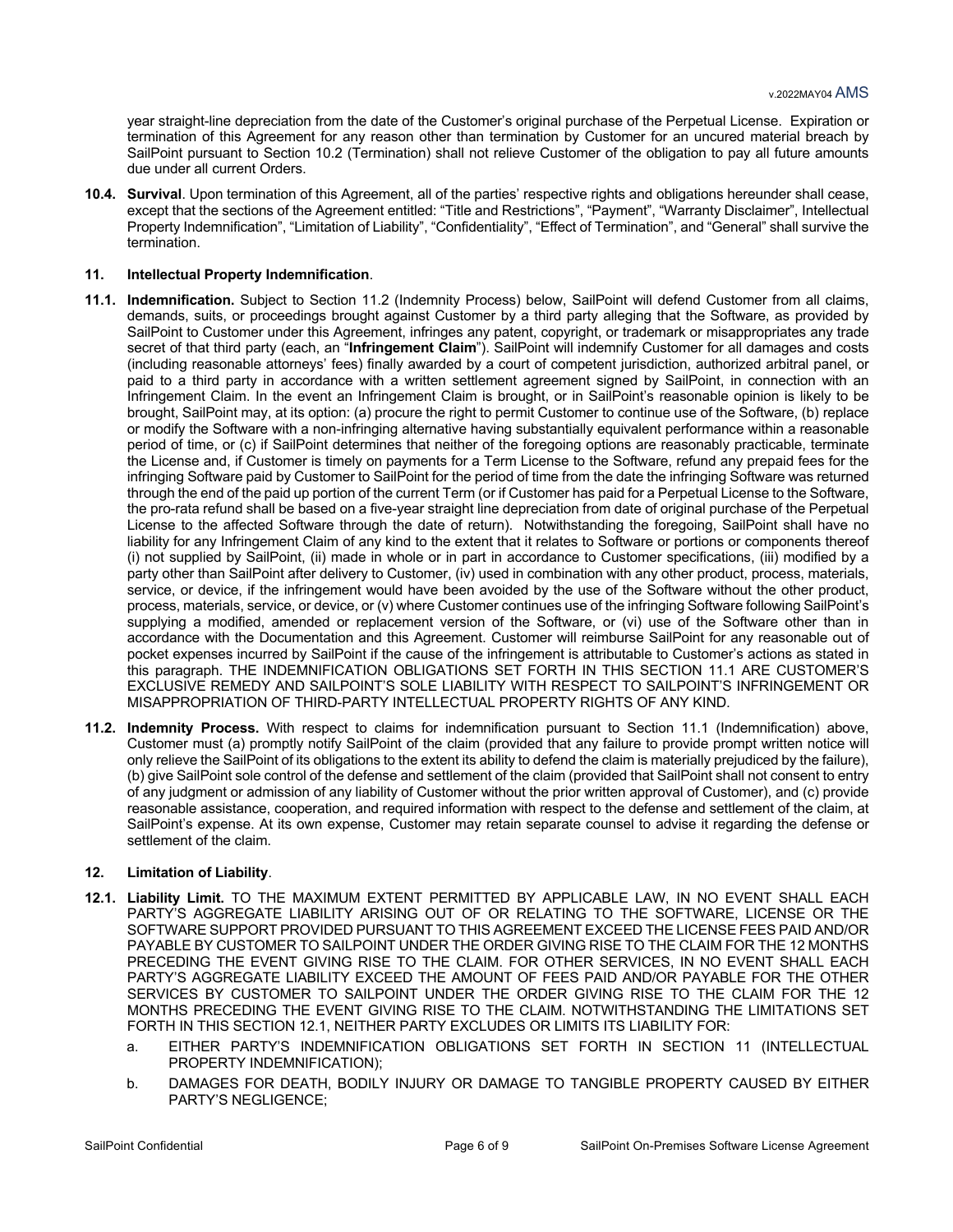- c. DAMAGES RESULTING FROM EITHER PARTY'S GROSS NEGLIGENCE, WILLFUL MISCONDUCT, OR FRAUD;
- d. A PARTY'S MISAPPROPRIATION OR INFRINGEMENT OF THE OTHER PARTY'S INTELLECTUAL PROPERTY RIGHTS OR OTHER UNAUTHORIZED USE OF THE OTHER PARTY'S TECHNOLOGY OR INTELLECTUAL PROPERTY RIGHTS;
- e. DAMAGES RESULTING FROM EITHER PARTY'S BREACH OF SECTION 9 (CONFIDENTIALITY); OR
- f. CUSTOMER'S PAYMENT OBLIGATIONS.
- **12.2. Consequential Damages.** FURTHERMORE, TO THE MAXIMUM EXTENT PERMITTED BY APPLICABLE LAW, IN NO EVENT SHALL EITHER PARTY OR ITS LICENSORS BE LIABLE FOR ANY SPECIAL, INCIDENTAL, PUNITIVE, EXEMPLARY, INDIRECT, RELIANCE OR CONSEQUENTIAL DAMAGES (INCLUDING, WITHOUT LIMITATION, DAMAGES FOR LOSS OF BUSINESS, LOSS OF PROFITS, BUSINESS INTERRUPTION, LOSS OF DATA, LOST SAVINGS OR OTHER SIMILAR PECUNIARY LOSS) WHETHER ARISING FROM CONTRACT, TORT, OR ANY OTHER THEORY OF LIABILITY EVEN IF THE PARTY KNEW OR SHOULD HAVE KNOWN OF THE POSSIBILITY OF THE DAMAGES. NOTWITHSTANDING THE IMMEDIATELY PRECEDING SENTENCE, THE FOLLOWING SHALL BE EXCLUDED FROM THE LIMITATIONS SET FORTH IN THIS SECTION 12.2:
	- a. DAMAGES FOR DEATH, BODILY INJURY OR DAMAGE TO TANGIBLE PROPERTY CAUSED BY EITHER PARTY'S NEGLIGENCE;
	- b. DAMAGES RESULTING FROM EITHER PARTY'S GROSS NEGLIGENCE, WILLFUL MISCONDUCT, OR FRAUD;
	- c. A PARTY'S MISAPPROPRIATION OR INFRINGEMENT OF THE OTHER PARTY'S INTELLECTUAL PROPERTY RIGHTS OR OTHER UNAUTHORIZED USE OF THE OTHER PARTY'S TECHNOLOGY OR INTELLECTUAL PROPERTY RIGHTS; AND
	- d. DAMAGES RESULTING FROM EITHER PARTY'S BREACH OF SECTION 9 (CONFIDENTIALITY).
- **12.3. Acknowledgment**. THE LIMITATION OF LIABILITY AND EXCLUSION OF CERTAIN DAMAGES STATED HEREIN WILL APPLY REGARDLESS OF THE FAILURE OF ESSENTIAL PURPOSE OF ANY REMEDY. BOTH PARTIES HEREUNDER SPECIFICALLY ACKNOWLEDGE THAT THE LIMITATIONS OF LIABILITY AND EXCLUSION OF CERTAIN DAMAGES STATED HEREIN ARE REFLECTED IN THE PRICING AND BUT FOR THE LIMITATIONS AND EXCLUSIONS, SAILPOINT WOULD NOT HAVE MADE THE OTHER SERVICES AVAILABLE TO CUSTOMER.

#### **13. General**

- **13.1. U.S. Government Restriction Rights.** The Software is provided with "RESTRICTED RIGHTS." Use of the Software by the U.S. Government constitutes acknowledgment of SailPoint's proprietary rights in it. The Software is a "commercial item" under FAR 12.201. Consistent with FAR section 12.212 and DFARS section 227.7202, any use, modification, reproduction, release, performance, display, disclosure or distribution of the Software or Documentation by the U.S. government shall be governed solely by the terms of this Agreement and shall be prohibited except to the extent expressly permitted herein.
- **13.2. Regulatory/Export Compliance.** Customer acknowledges and agrees that the Software is subject to the export control laws, rules, regulations, restrictions and national security controls of the United States and other applicable foreign agencies (the **"Export Controls"**), and agrees not to export or re-export, or allow the export or re-export of the Software or any copy or portion thereof in violation of the Export Controls. Customer hereby represents that (i) Customer is not an entity or person to which shipment of Software is prohibited by the Export Controls; and (ii) Customer will not export, reexport or otherwise transfer the Software to (a) any country subject to a United States trade embargo, (b) a national or resident of any country subject to a United States trade embargo, (c) any person or entity to which shipment of Software is prohibited by the Export Controls, or (d) anyone who is engaged in activities related to the design, development, production, or use of nuclear materials, nuclear facilities, nuclear weapons, missiles or chemical or biological weapons.
- **13.3. Anti-Bribery/Corruption.** Neither party (a) has received or been offered any illegal or improper bribe, kickback, payment, gift, or thing of value from an employee or agent of the other party in connection with this Agreement or (b) has made, paid, given, or agreed to make, pay, or give any bribe, kickback, payment, gift, or thing of value to any foreign government official or other person in violation of applicable laws related to the prevention of corruption, including the U.S. Foreign Corrupt Practices Act of 1977, as amended ("**Anti-Corruption Laws**") in connection with this Agreement Both parties agree to comply with Anti-Corruption Laws in relation to this Agreement. If either party learns of any violation of the foregoing restriction, the party will use reasonable efforts to promptly notify the other party.
- **13.4. Severability.** Should any provision of this Agreement be invalid, ineffective, or unenforceable, under present or future laws, the remainder of the provisions shall remain in full force and effect and shall in no way be affected, impaired or invalidated.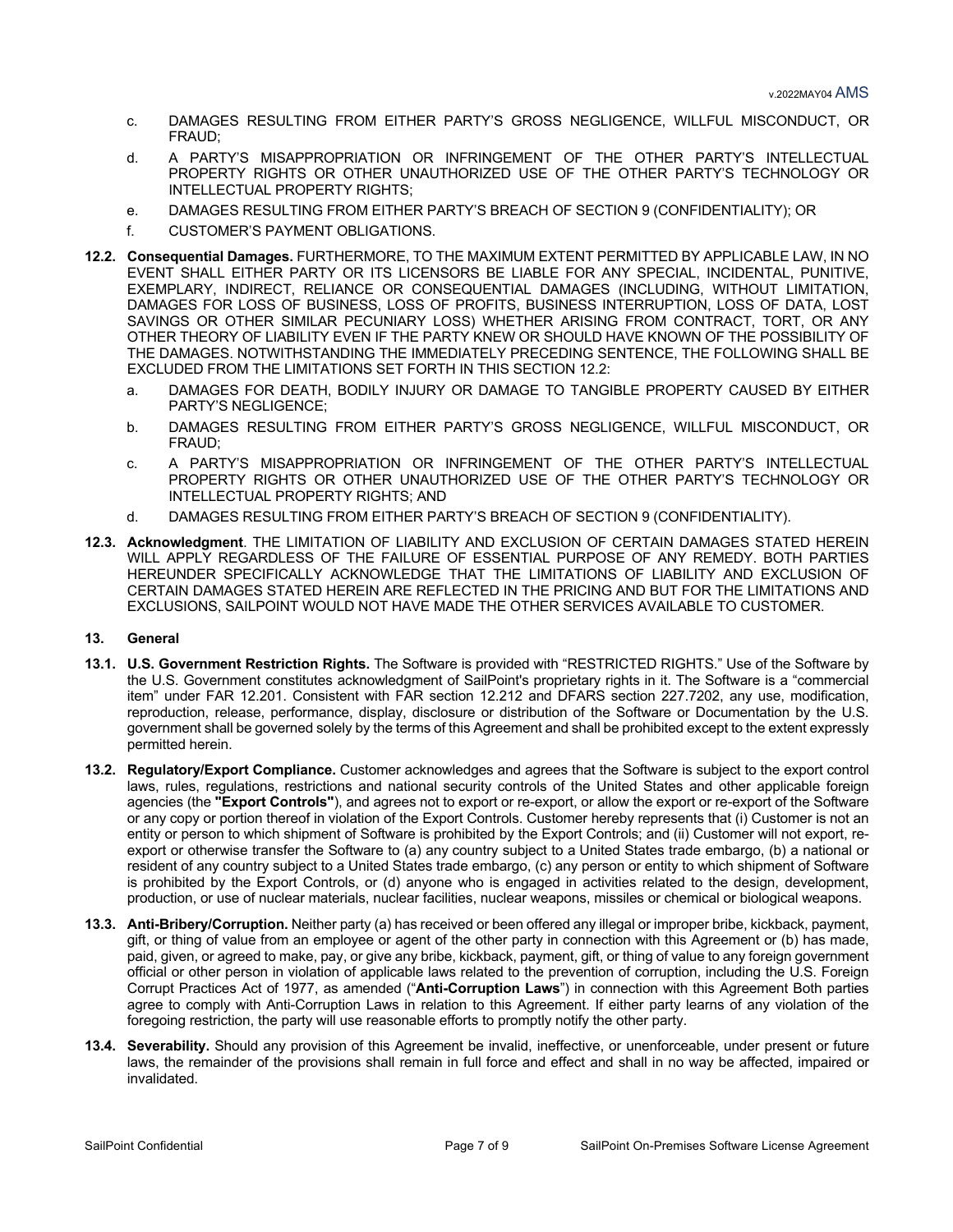- **13.5. Notice.** Except as otherwise expressly permitted in this Agreement, notices under this Agreement shall be in writing and shall be deemed to have been given (a) five (5) business days after mailing if sent by registered or certified U.S. mail, (b) when personally delivered, or (c) one (1) business day after deposit for overnight delivery with a recognized courier for U.S. deliveries (or three (3) business days for international deliveries).
- **13.6. Assignment.** Neither party shall assign this Agreement or any of its rights or obligations hereunder without the prior written consent of the other party, which consent shall not be unreasonably withheld or delayed. Notwithstanding the foregoing, (a) either party may assign this Agreement to any party that acquires all or substantially all of its related business by merger, sale of stock or assets, or a similar transaction, and (b) SailPoint may subcontract its obligations hereunder to a third party, provided that SailPoint shall remain liable for any breach thereof.
- **13.7. Entire Agreement.** This Agreement together with the documents incorporated hereto by reference, constitute the entire agreement between the parties on the subject matter hereof and supersede all previous oral and written communications, representations, understandings and agreements by the parties concerning the subject matter of this Agreement. Customer agrees that its purchase of the Software is neither contingent upon the delivery of any future functionality or features nor dependent upon any oral or written public comments made by SailPoint with respect to future functionality or features. No terms, provisions or conditions contained in any purchase order, sales confirmation, or other business form or announcement that either party may use in connection with the transactions contemplated by this Agreement will have any effect on the rights or obligations of the parties under, or otherwise modify, this Agreement. This includes but is not limited to any terms (including those requiring SailPoint's payment of fees to a third party) that are presented to SailPoint by or on behalf of Customer as part of Customer's vendor registration, invoicing, or other similar process, even if SailPoint has accepted the terms as a technical matter or continued to act after being presented with them to facilitate Customer's payment or otherwise. If there is any conflict between the terms of this Agreement and any Order or similar ordering document with a Partner, the terms of this Agreement shall control unless SailPoint and Customer expressly agree otherwise in the applicable Order or other document signed by both parties by specific reference to the section(s) of this Agreement that are intended to be modified. No modification, amendment, or waiver of any provision of this Agreement will be effective unless in writing and signed by authorized representatives of both parties hereto. Any failure to enforce any provision of this Agreement shall not constitute a waiver thereof or of any other provision and a waiver of any breach of this Agreement shall not constitute a waiver of any other or subsequent breach.
- **13.8. Governing Law.** This Agreement is governed by the laws of the State of Texas, excluding any of its conflict of law principles that would apply laws of another jurisdiction. The United Nations Convention on Contracts for the International Sale of Goods does not apply.
- **13.9. Injunctive Relief; Attorney Fees.** Each party acknowledges and agrees that in the event of a material breach of this Agreement, including but not limited to, a breach of the "Title and Restrictions" or "Confidentiality" sections of this Agreement, the non-breaching party shall be entitled to seek immediate injunctive relief, without limiting its other rights and remedies. If any legal action is brought to enforce any rights or obligations under this Agreement, the prevailing party shall be entitled to recover its reasonable attorney fees, court cost and other collection expenses, in addition to any other relief it may be awarded.
- **13.10. Force Majeure.** Neither party shall be liable to the other for any delay or failure to perform hereunder due to circumstances beyond the party's reasonable control, including acts of God, acts of government, computer related attacks, hacking, or acts of terror, service disruptions involving hardware, software, or power systems not within the party's possession or reasonable control (each a "**Force Majeure Event**"). Notwithstanding the foregoing, Customer shall remain liable for the payment of all amounts required to be paid pursuant to an applicable Order, regardless of the occurrence or persistence of a Force Majeure Event.
- **13.11. Deployment Verification.** Upon reasonable advance notice to Customer and not to unreasonably interfere with Customer's normal business operations, SailPoint has the right to verify Customer's use of the Software against Customer's current entitlement under all active Orders. SailPoint shall not conduct a verification more frequently than once per year unless agreed otherwise in an Order.
- **13.12. Independent Contractors; No Third-Party Beneficiaries**. The parties have the status of independent contractors, and nothing in this Agreement nor the conduct of the parties will be deemed to place the parties in any other relationship. Except as provided in this Agreement, neither party shall be responsible for the acts or omissions of the other party or the other party's personnel. There are no third-party beneficiaries under this Agreement.
- **13.13. Interpretation**. For purposes of interpreting this Agreement:
	- i. unless the context otherwise requires, the singular includes the plural, and the plural includes the singular;
	- ii. unless otherwise specifically stated, the words "herein," "hereof," and "hereunder" and other words of similar import refer to this Agreement as a whole and not to any particular section or paragraph;
	- iii. the words "include" and "including" will not be construed as terms of limitation, and will therefore mean "including but not limited to" and "including without limitation";